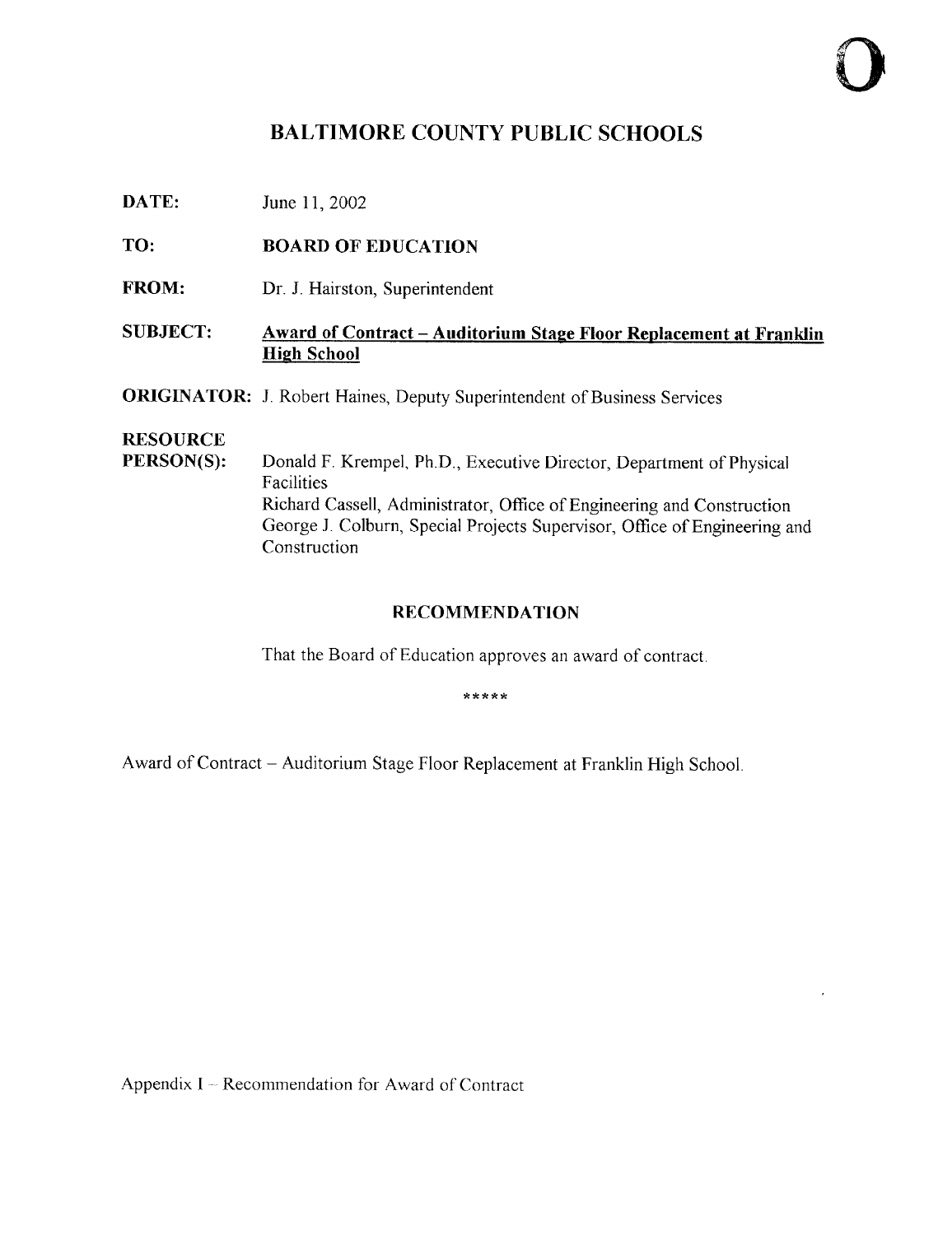## Appendix <sup>I</sup>

#### Recommendation for Award of Contract Auditorium Stage Floor Replacement - Franklin High School June 11, 2002

On May 30, 2002, two (2) bids were received for replacing the auditorium stage floor at Franklin High School – Bid #4-448-02. This project consists of the removal and proper disposal of the existing auditorium stage floor and the furnishing and installation of new wood sleepers, plywood sub-flooring, and finished pine surface flooring. A summary of the bid results is attached. Based on the bids received, the Department of Physical Facilities recommends an award of contract to Master Care Flooring, Inc., the lowest responsive bidder, in the amount of \$39,650 .00 .

At this time, we are also requesting approval of a 10% Change Order Allocation in the amount of \$3,965 .00 to cover any unforeseen conditions and minor changes to the contract, to be authorized and approved by the Building Committee in accordance with Board Policy .

Funding for this project is available from the Maryland State Aging School Program for Fiscal Year 2002.

APPROVED:

Donald  $\vec{F}$  (Keenbel, Ph.D. Executive Director